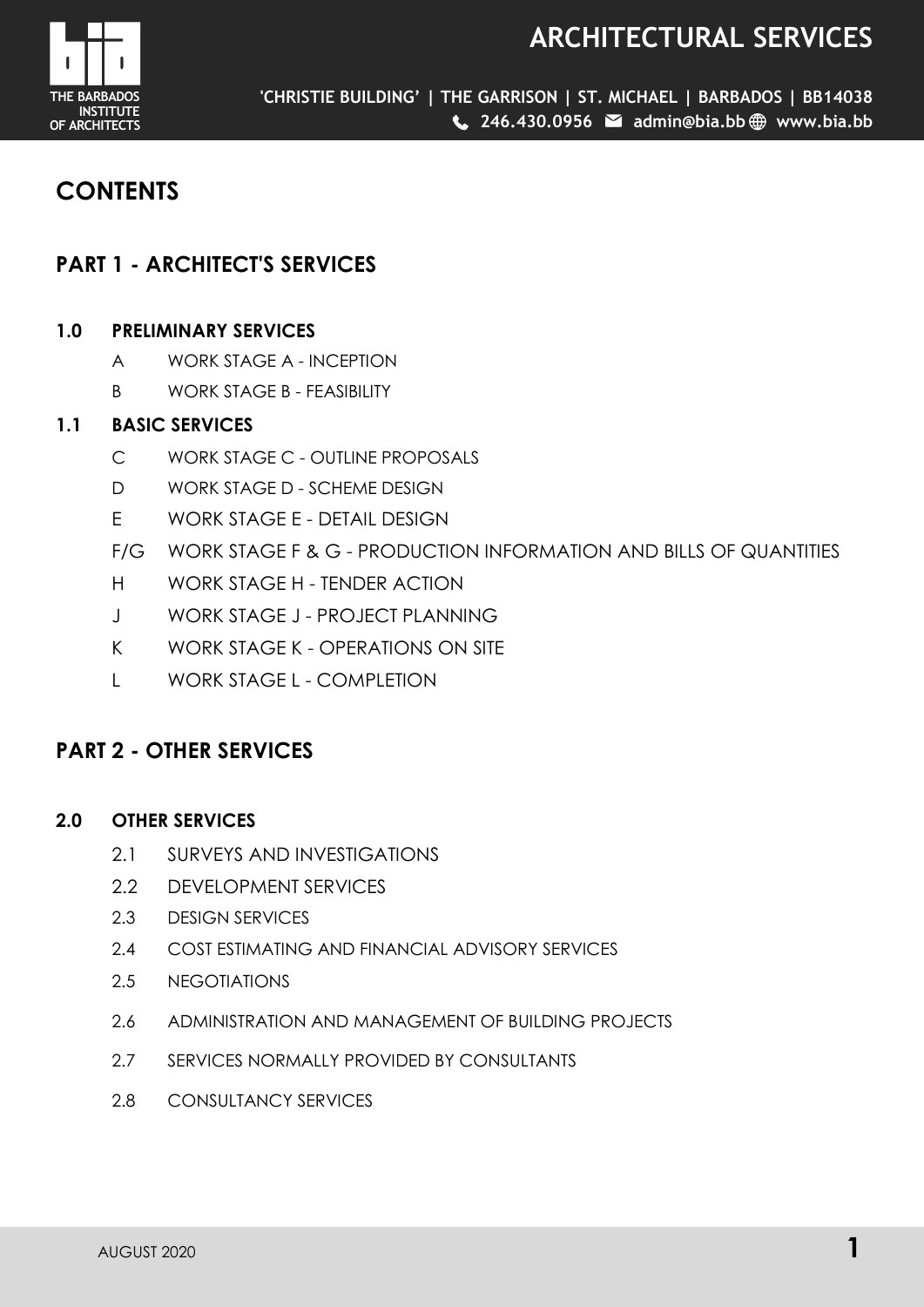This part describes Preliminary and Basic Services which an architect will normally provide. The BIA requires of its members that before making an engagement for professional services they shall define the terms of the engagement including the scope of the service, the allocation of responsibilities and any of liability, the method of calculation of remuneration and the provision for termination.

# **1.0 PRELIMINARY SERVICES**

# **A WORK STAGE A - INCEPTION**

# **A.1 Brief**

Discuss the client's requirements including time scale and any financial limits; assess these and give general advice on how to proceed; agree the architect's services.

# **A.2 Information to be provided by the Client**

Obtain from the client information on ownership and any lessors and lessees of the site:

- a) Any existing buildings on the site
- b) Boundary fences and other enclosures
- c) Any known easements
- d) Encroachments
- e) Underground services
- f) Rights of way, rights of support and other relevant matters
- g) Certified plot plan

# **A.3 Site Appraisal**

Visit the site and carry out an initial appraisal.

# **A.4 Advise On Other Consultant's Services**

Advise on the need for other consultants' services and on the scope of these services.

# **A.5 Design Work By Specialist Firms**

Advise on the need for specialist contractors, sub-contractors and suppliers to design and execute part of the works to comply with the architect's requirements.

# **A.6 Site Staff**

Advise on the need for site staff.

# **A.7 Timetable and Fee Basis**

Prepare where required, an outline timetable and fee basis for further services for the client's approval.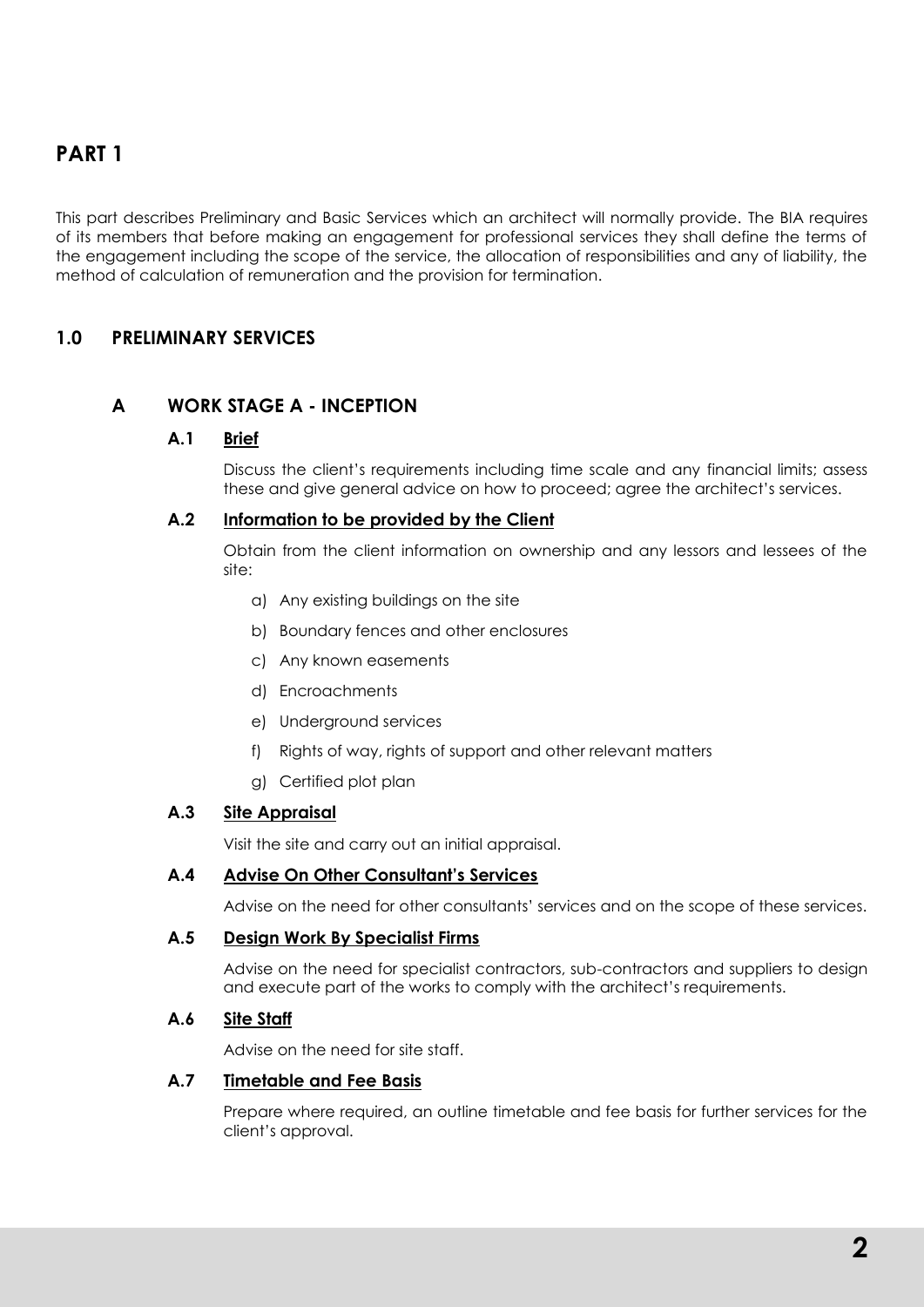# **B WORK STAGE B - FEASIBILITY**

# **B.1 Feasibility Studies**

Carry out such studies as may be necessary to determine the feasibility of the client's requirements; review with the client alternative design and construction approaches and cost implications; advise on the need to obtain planning permissions, approvals under building acts or regulations, and other similar statutory requirements.

# **1.1 BASIC SERVICES**

# **C WORK STAGE C - OUTLINE PROPOSALS**

# **C.1 Outline Proposals**

With other consultants where appointed, analyze the client's requirements; prepare outline proposals and an approximation of the construction cost for the client's preliminary approval.

# **D WORK STAGE D - SCHEME DESIGN**

# **D.1 Scheme Design**

With other consultants where appointed, develop a scheme design from the outline proposals taking into account amendments requested by he client; prepare a cost estimate; where applicable give an indication of possible start and completion dates for the building contract. The scheme design will illustrate the size and character of the project in sufficient detail to enable the client to agree to the spatial arrangements, materials and appearance.

# **D.2 Changes In Scheme Design**

With other consultants where appointed, advise the client of the implications of any subsequent changes on the cost of the project and on the overall programmed.

# **D.3 Planning Application**

Make where required application for planning permission. The permission itself is beyond the architect's control and no guarantee that it will be granted can be given.

# **E WORK STAGE E - DETAIL DESIGN**

# **E.1 Detail Design**

With other consultants where appointed, develop the scheme design; obtain the client's approval of the type of construction, quality of materials and standard of workmanship; co-ordinate any design work done by consultants, specialist contractors, sub-contractors and suppliers; obtain quotations and other information in connection with specialist work.

# **E.2 Cost Checks And Changes In Detail Design**

With other consultants where appointed, carry our cost checks as necessary; advise the client of the consequences of any subsequent changes on the cost and programmed.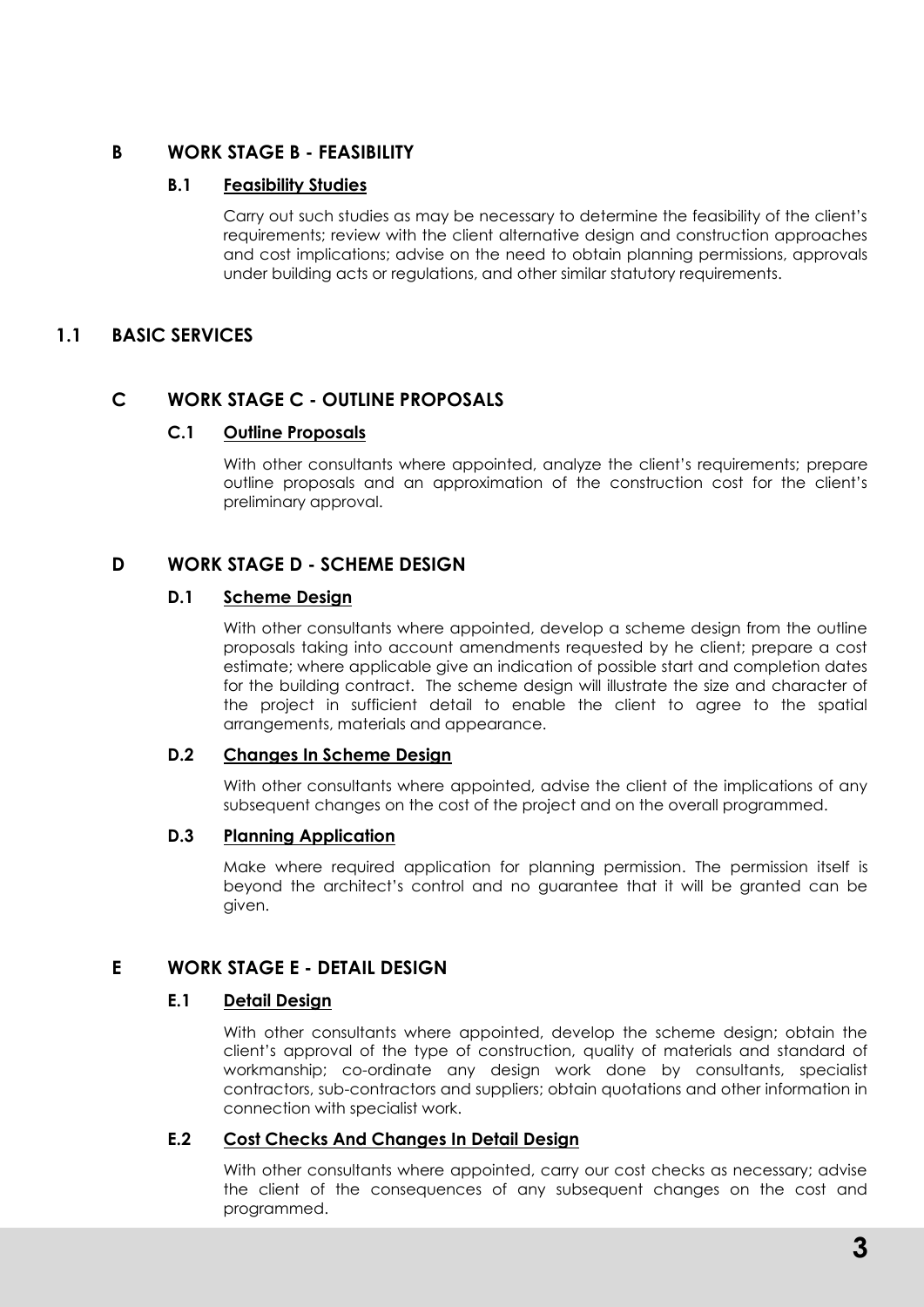# **E.3 Statutory Approvals**

Make and negotiate where required application for approvals under building acts, regulations or other statutory requirements.

# **F/G WORK STAGE F & G - PRODUCTION INFORMATION AND BILLS OF QUANTITIES**

# **F.1 Production Information**

With other consultants where appointed, prepare production information including drawings, schedules information and specification of materials and workmanship; provide information for bills of quantities, if any, to be prepared; all information complete in sufficient detail to enable a contractor to prepare a tender.

# **H WORK STAGE H - TENDER ACTION**

# **H.1 Other Contracts**

With other consultants where appointed, arrange for sub-contracts, where relevant, to be let prior to or during the work.

# **H.2 Tender Lists**

Advise on and obtain the client's approval to a list of tenders.

#### **H.3 Tender Action And Appraisal**

Invite tenders from approved contractors, appraise and advise on tenders submitted. Alternatively, arrange for a price to be negotiated with a contract.

# **J WORK STAGE J - PROJECT PLANNING**

# **J.1 Project Planning**

Advise the client on the appointment of the contractor and on the responsibilities of the client contractor and architect under the terms of the building contract; where required prepare the building contract and arrange for it to be signed by the client and the contractor; provide production information as required by the building contract.

# **K WORK STAGE K - OPERATIONS ON SITE**

# **K.1 Contract**

Administer the terms of the building contract during operations on site.

# **K.2 Inspecttions**

Visit the site as appropriate to inspect generally the progress and quality of the work.

# **K.3 Financial Appraisal**

With other consultants where appointed, make where required periodic financial reports to the client including the effect of any variations on the construction cost.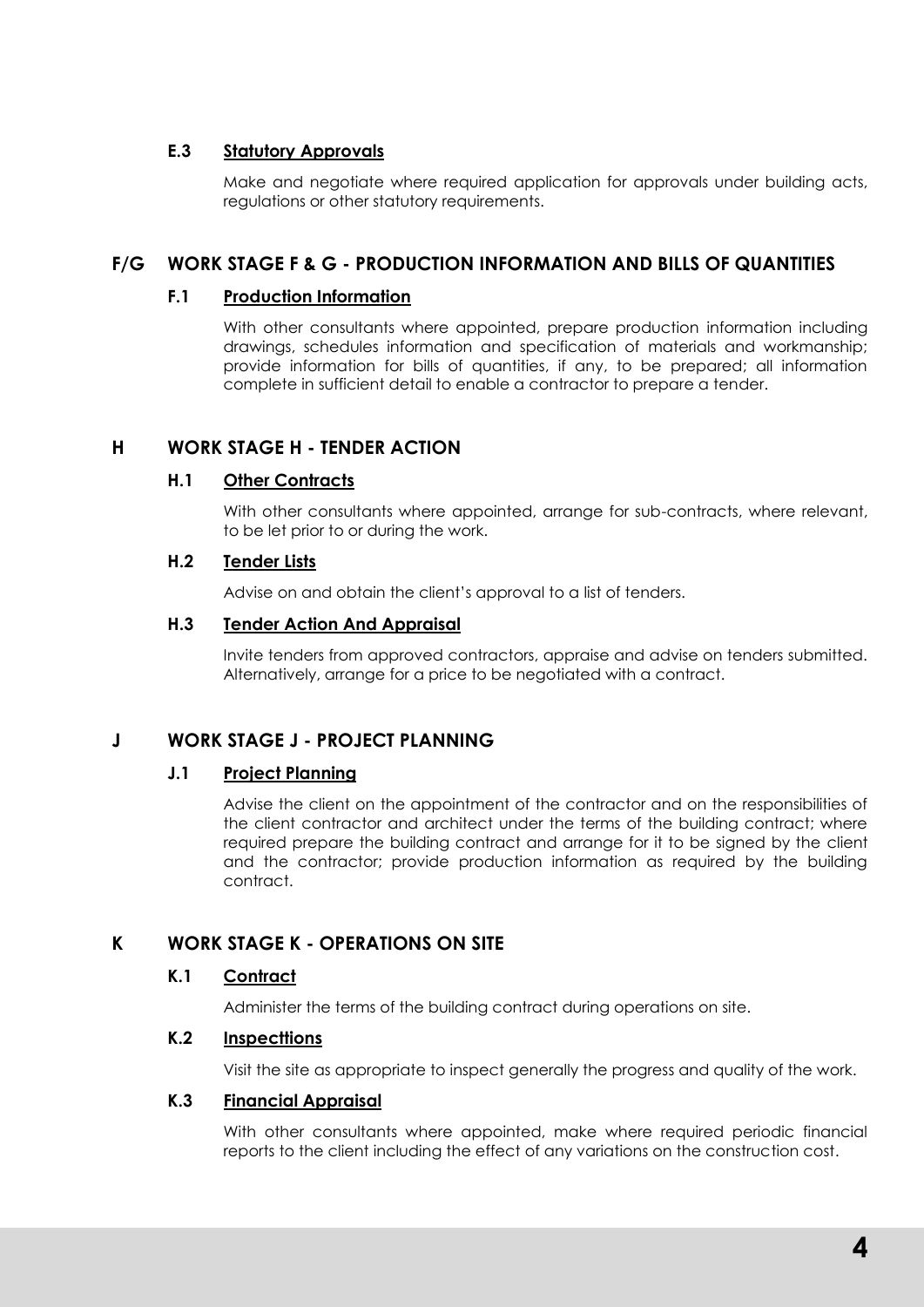# **L WORK STAGE L - COMPLETION**

# **L.1 Completion**

Administer the terms of the building contract relating to the completion of the works.

# **L.2 Guidance On Maintenace**

Give general guidance on maintenance.

# **L.3 Record Drawings**

Provide the client with a set of drawings showing the building and the main lines of drainage; arrange for drawings of the services installations to be provided.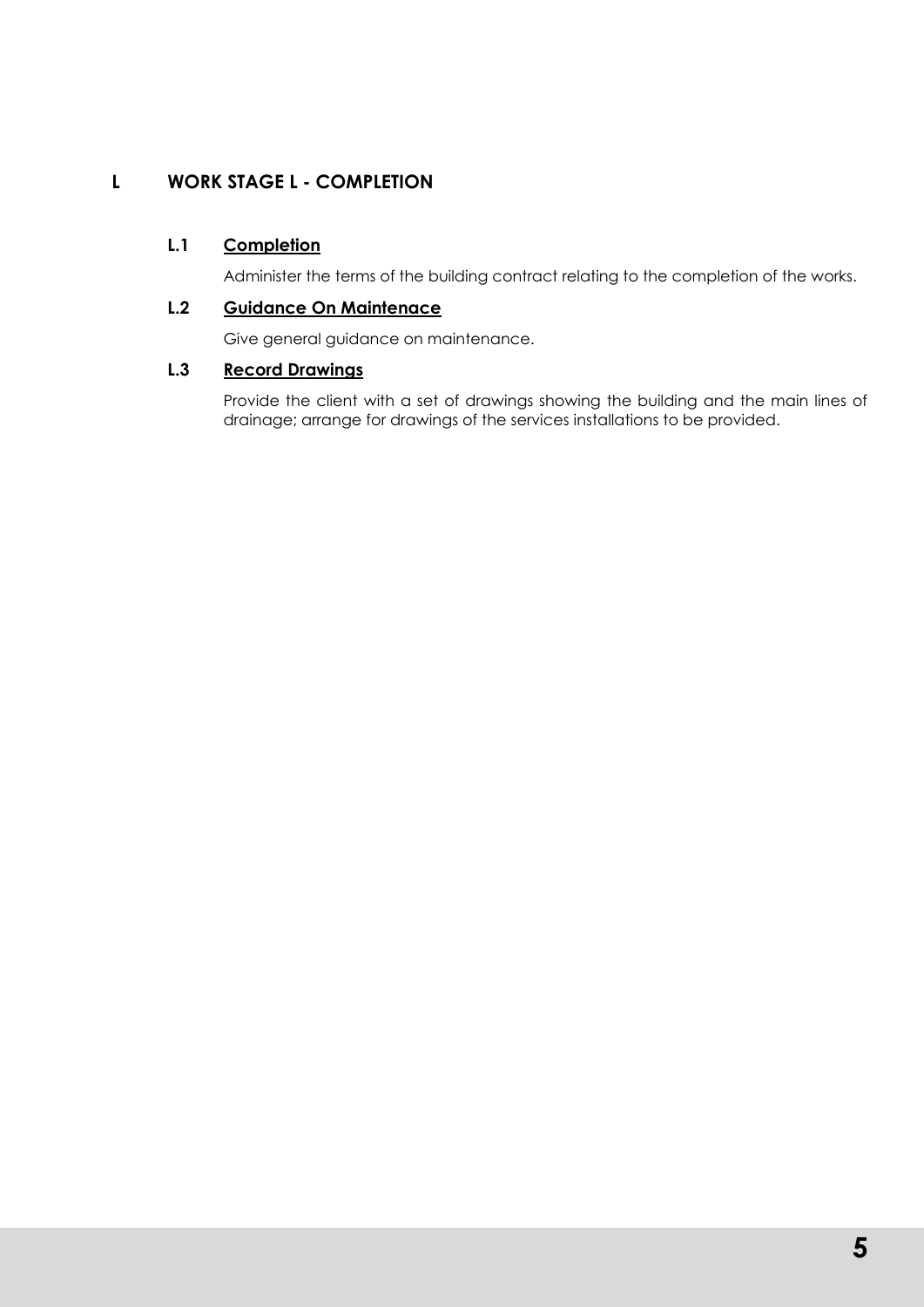# **PART 2**

This part describes services, which may be provided by the architect to augment the Preliminary and Basic Services described in Part 1 or which may be the subject of a separate appointment. The list of services so described is not exhaustive.

# **2.0 OTHER SERVICES**

# **2.1 SURVEYS AND INVESTIGATIONS**

#### a) **Building Sites**

Advise on the selection and suitability of sites; conduct negotiations concerned with sites and buildings.

#### b) **Measured Surveys**

Make measured survey, take levels and prepare plans of sites and buildings.

#### c) **Soil Investigations**

Provide services in connection with soil and other similar investigations.

#### d) **Conditions Of Premises**

Make inspections, prepare reports or give general advice on the condition of the premises.

#### e) **Schedules Of Dilapidations**

Prepare schedules of dilapidations; negotiate them on behalf of landlords or tenants.

# f) **Structural Surveys**

Make structural survey to ascertain whether there are defects on the walls, roof, floors, drains or other parts of a building, which may materially affect its safety, life and value.

#### g) **Building Failures**

Investigate building failures; arrange and supervise exploratory work by contractors or specialists.

#### h) **Repairs And Restoration Work**

Take particulars on site; prepare specifications and/or schedules for repairs and restoration work and inspect their execution.

#### i) **Problems In Existing Buildings**

Investigate and advise on problems in existing buildings such as fire protection, floor loadings and insulation or change of use.

#### j) **Energy Surveys**

Advise on the efficient use of energy in new and existing buildings.

#### k) **Cost In Use**

Carry our life cycle analyses of buildings to determine their cost in use.

# l) **Valuations**

Make an inspection and valuation for mortgage or other purposes.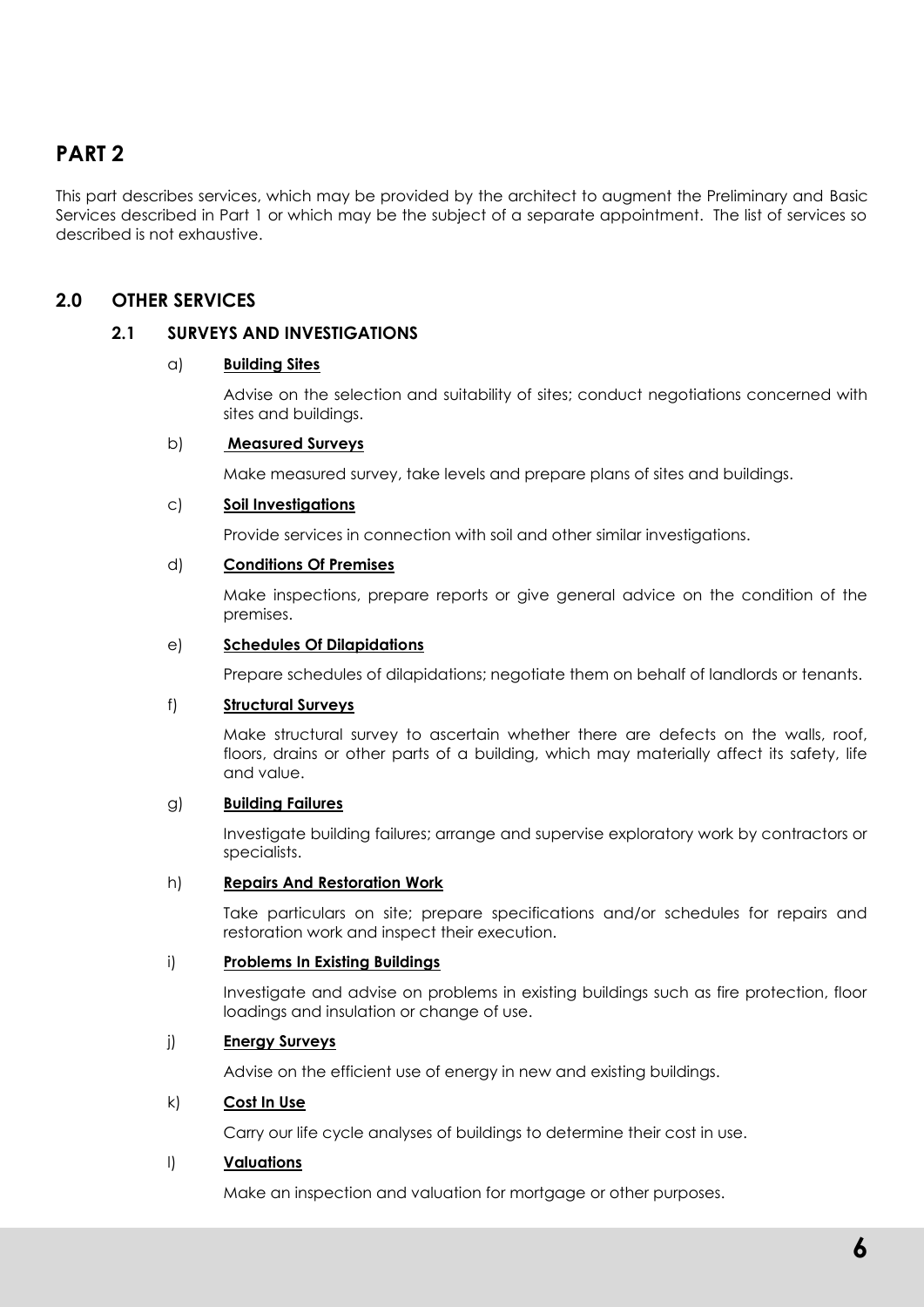# **2.2 DEVELOPMENT SERVICES**

#### a) **Special Drawings And Models**

Prepare special drawings, models or technical information for the use of the client or for applications under planning or other statutory requirements, or negotiations with ground landlords, adjoining owners, mortgagors and other; prepare plans for conveyancing, land registry and other purposes.

#### b) **Development Plans**

Prepare development plans for a large building or complex of buildings; prepare a layout only, or prepare a layout for a greater area than that which is to be developed immediately.

#### c) **Estate Plans**

Prepare layouts for housing, industrial or other estates showing the siting of buildings and other works such as roads and drainage.

# d) **Roads And Drainage**

Prepare drawings and specification of materials and workmanship for the construction of housing, industrial or other estate roads and drainage

#### e) **Demolitions**

Provide services in connection with demolition works.

#### f) **Environmental Studies**

Provide studies in connection with environmental studies.

# **2.3 DESIGN SERVICES**

#### a) **Furniture And Fittings**

Design or advise on the selection of furniture and fittings; inspect the making up of such furnishings.

#### b) **Shop Fitting And Other Works Of Special Quality**

Advise on and prepare detailed designs for works of special quality such as shop fitting or exhibition design, either independently or within the shell of an existing building.

#### c) **Works Of Art**

Advise on the commissioning or selection of works of art; supervise their installation.

#### d) **Acoustical Investigation**

Carry out specialist acoustical investigation

#### e) **Special Construction Research**

Carry out special constructional research in connection with a scheme design, including the design, construction or testing or prototype buildings or models.

#### f) **Building Systems Components**

Develop a building system or mass-produced building components; examine and advise on existing building systems; monitor the testing of prototype buildings and models.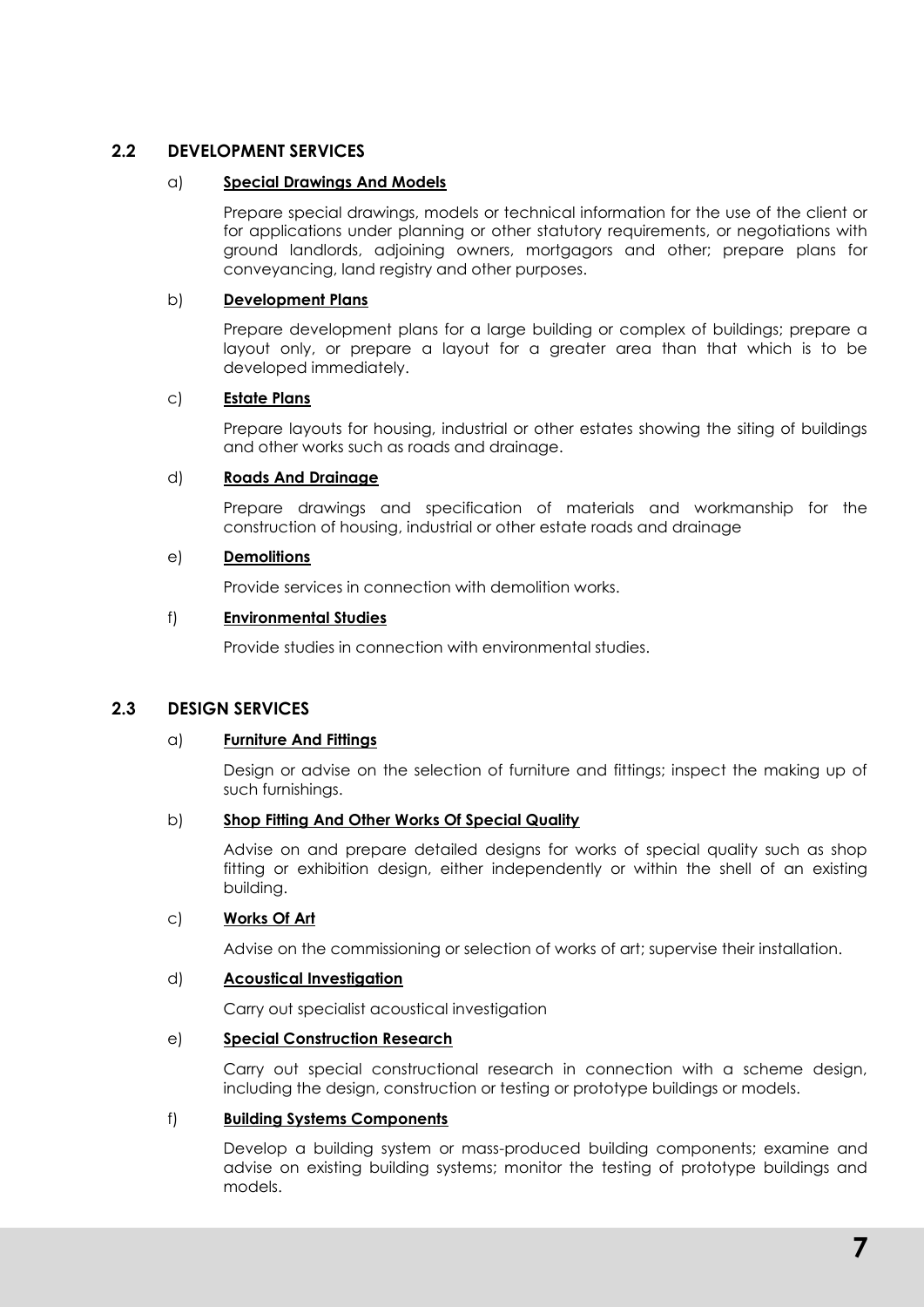# **2.4 COST ESTIMATING AND FINANCIAL ADVISORY SERVICES**

#### a) **Cost Plans And Cash Flow Requirements**

Carry out cost planning for a building project, including the cost of associated design services, site development, landscaping, furniture and equipment; advise on cash flow requirements for design costs, construction cost and cost in use.

#### b) **Schedules Of Rates And Quantities**

Prepare schedules of rates or schedules of quantities for tendering purposes; value work executed where no quantity surveyor is appointed. Fees for this work are recommended to be in accordance with the Professional Charges of the relevant professional body.

#### c) **Cost Of Replacement**

Carry out inspections and surveys; prepare estimates for the replacement and reinstatement of buildings and plant; submit and negotiate claims following damage by fire or other causes.

#### d) **Loan Funding**

Provide information, make applications for and conduct negotiations in connection with government or other loan funding agency.

# **2.5 NEGOTIATIONS**

#### a) **Planning Applications: Exceptional Negotiations**

Conduct exceptional negotiations with the Town and Country Development Planning Office.

#### b) **Planning Appeals**

Prepare and submit an appeal under planning acts; advise on other work in connection with planning.

#### c) **Health Regulations Exceptioanl Negotiations**

Conduct exceptional negotiations with the Ministry of Health's Environmental Engineering Division.

#### d) **Non-Statutory Bodies**

Make submission to non-statutory bodies.

# e) **Landlords' Approvals**

Submit plans of proposed building works for approval of landlords, mortgages, freeholders or others.

#### f) **Rights Of Owners And Lessees**

Advise on the rights and responsibilities of owners and lessees including rights of light, rights of support and rights of way; provide information; undertake any negotiations.

#### g) **Party Walls**

Provide services in connection with party wall negotiations.

#### h) **Litigation And Arbitration**

Prepare and give evidence, settle proofs, confer with solicitors and counsel; attend court and arbitrations; appear before other tribunals; act as arbitrator.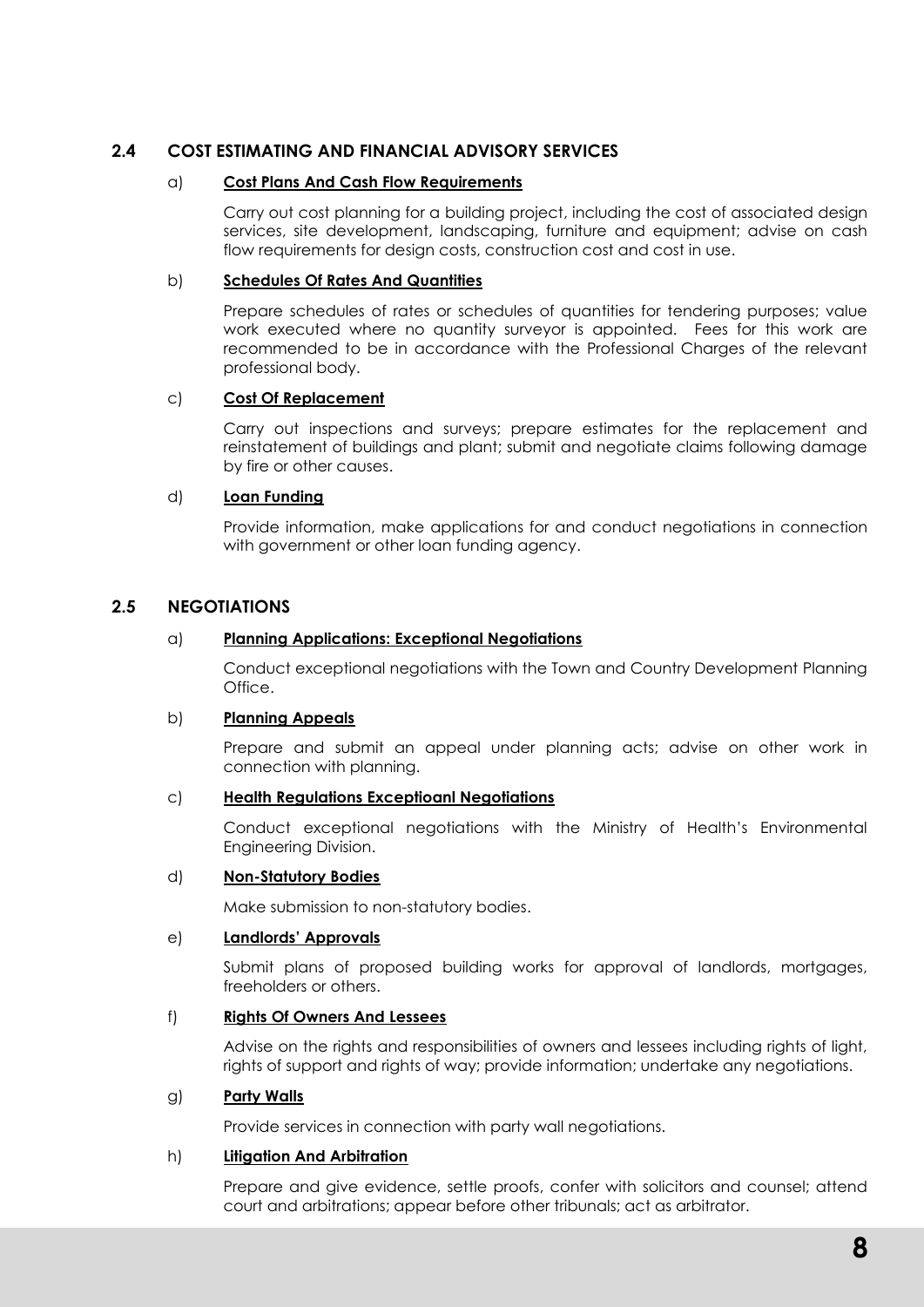# **2.6 ADMINISTRATION AND MANAGEMENT OF BUILDING PROJECTS**

# a) **Site Staff**

Provide site staff for frequent or constant inspection of the works.

#### b) **Project Management**

2.38 Provide management from inception to completion; prepare briefs; appoint and co-ordinate consultants, construction manager, agents and contractors; monitor time, cost and agreed targets; monitor progress of the works; hand over the building on completion; equip, commission and set up any operational organizations.

# c) **Design And Build Contracts**

2.39 Provide services to the client, whether employer or contractor, in carrying out duties under a design and build contract.

#### d) **Separate Trades Contracts**

2.40 Private services in connection with separate trades contracts; agree a programme of work; act as co-ordinator for the duration of the contracts.

#### e) **Direct Labour**

2.41 Provide services in connection with labour employed directly by the client; agree a programme of work; co-ordinate the supply of labour and materials; provide general supervision; agree the final account.

#### f) **'As Built' Drawings**

2.42 Provide specially prepared drawings of a building 'as built'.

#### g) **Maintenance Manuals**

2.43 Compile maintenance and operational manuals; incorporate information prepared by other consultants, specialist contractors, sub-contractors and sjuppliers.

#### h) **Maintenance**

Prepare a programme for the maintenance of a building; arrange maintenance contracts.

# **2.7 SERVICES NORMALLY PROVIDED BY CONSULTANTS**

# a) **Consultants' Services**

Provide such services as:

- 1) Quantity Surveying
- 2) Structural Engineering
- 3) Mechanical Engineering
- 4) Electrical Engineering
- 5) Landscape and Garden Design
- 6) Civil Engineering
- 7) Town Planning
- 8) Furniture Design